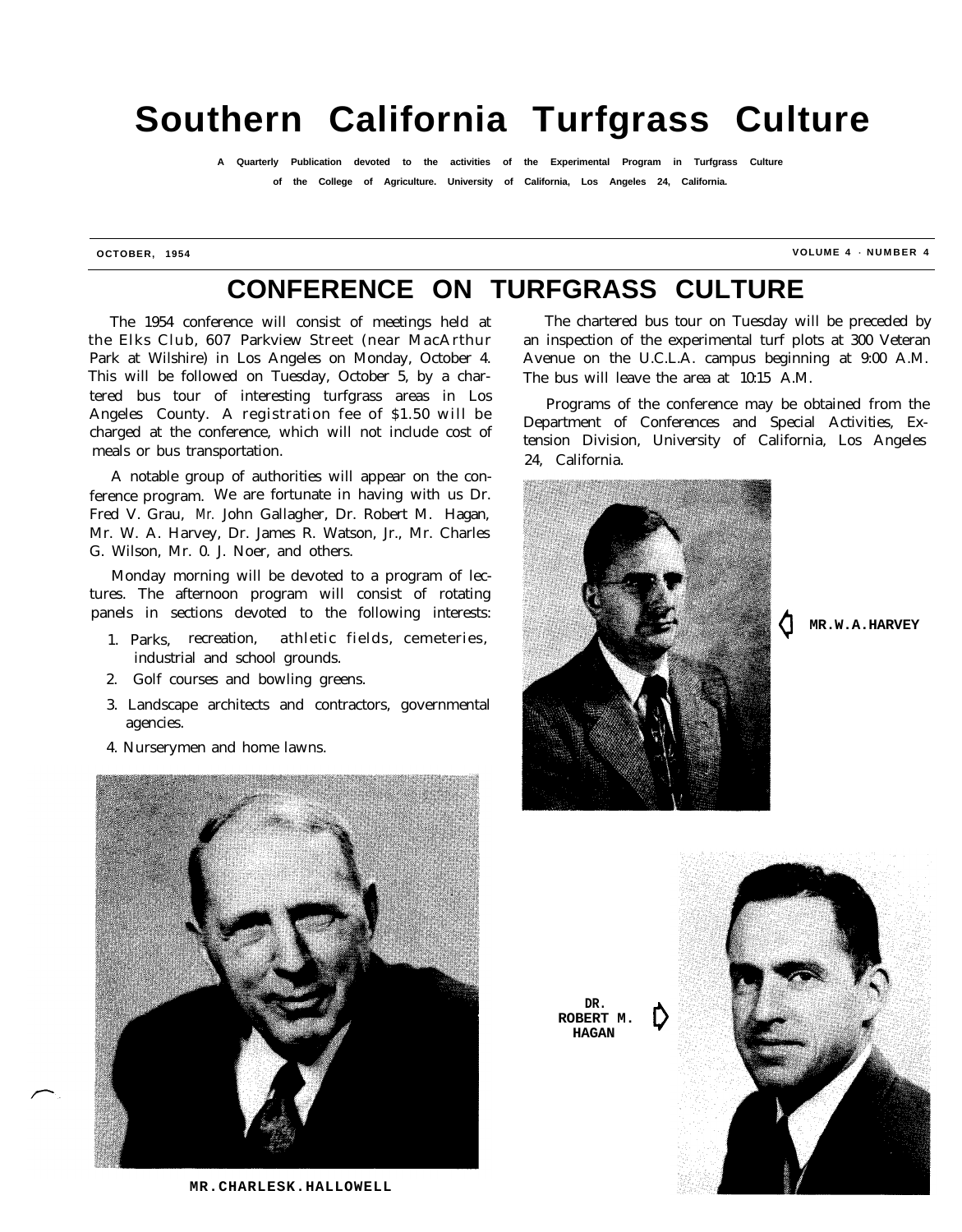## **ADVISORY COMMITTEE FOR THE RESEARCH PROGRAM IN TURFGRASS CULTURE**<br>of the

**University of California, Los Angeles**

- **Mr. Colin C. Simpson, Chairman Southern California Golf Association**
- **Mr. F. W. Roewekamp, Secretary Park Development Supervisor Department of Recreation and Parks 305 City Hall Los Angeles 12, California**
- **Mr. Joseph Beeler California Landscape Contractors Association**
- **Mr. William Beresford Golf Course Superintendents Association of America Mr. Frank Collier**
- **Athletic and Recreational Turfgrass Association**
- **Mr. Leo Davis California Fertilizer Association**
- **Mr. Harold A. Dawson Southern California Golf Association**
- **Mr. William G. Hay American Lawn Bowling Association**
- **Mr. William Johnson National Golf Foundation**
- **Mr. E. B . Marzolf Implement dealers**
- **Mr. Raymond E. Page Southern California Chapter of American Society of Landscape Architects**
- **Mr. Roy Eaton**
- **Mr. Frank Post Interment Association of California**
- **Mr. David M. McFadden Seed dealers**
- **Mr. Gomer Sims Public Links Golf Association**
- **Mr. William W. Stewart Southern California Golf Superintendents Association**
- **Mr. Charles Wenger Los Angeles City Schools**
- **Mr. Richard Westcott California Association of Nurserymen**
- **Mr. Vern Wickham Los Angeles County Parks & Recreation Department**
- **HONORARY MEMBERS:**
- **Dr. Fred V. Grau West Point Products Corp.**
- **Mr. Charles K. Hollowell Agricultural Extension Service Pennsylvania State University**
- **Prof. H. B. Musser Department of Agronomy Pennsylvania State University**
- **Mr. 0. J. Noer, Agronomist Milwaukee Sewerage Commission**
- **Mr. Charles G. Wilson, Regional Director U. S. Golf Association Green Section**

**This publication "Southern California Turfgrass Culture" is sponsored and financed by the Research Advisory Committee. Communications should be sent to the Secretary, or to Dr. V. T. Stoutemyer, Department of Floriculture and Ornamental Horticulture University of California, 405 Hilgard Avenue, Los Angeles 24, California.**

**TURFGRASS SURVEY OF LOS ANGELES COUNTY**

**This survey has been in progress for a considerable period of time and has just been printed. It is the first detailed survey of this kind to be made for any area in the state.**

**Distribution is in progress by the secretaries of the various organizations interested in the experimental program in the culture of turfgrasses at U.C.L.A. The Survey will be discussed in a future issue.**

> **RECENT GIFTS Hardie Manufacturing Company Los Angeles 4" plug cutter**

**U. S. Golf Association Green Section of New York Q300.00**

#### **WESTERN GRASS NURSERY**

**As a public service, we plan to list from time to time Western nurseries which can supply stolons of the newer strains of vegetatively propagated grasses. A new source for zoysias and bermudagrasses is**

> **The Turfgrass Farm 4961 East 22nd Street Tucson, Arizona**

**Here is probably the only large commercial stock of Meyer zoysia in the West.**

**Mr. Milo Perkins, the proprietor, was a prominent Washington, D.C. figure for many years in the U.S. Department of Agriculture, and later during World War II was in charge of the program of Economic Warfare.**

#### **RESEARCH GRANT FOR SOIL STUDIES**

**The recent drastic reorganizations of structure and policy of the U.S. Golf Association Green Section have emphasized extension services to member clubs. However, it is now apparent that the Green Section is encouraging and underwriting the cost of research projects at Colleges of Agriculture over the entire country. We are happy to announce that a grant of \$300 in funds has been made to support the work of Dr. 0. R. Lunt of the Department of Irrigation and Soils on physical structure and compaction of soils in relation to the culture of turfgrasses.**

**The Green Section has also supported the research of Dr. Robert M. Hagan at Davis on irrigation and depth of rooting 'of grasses.**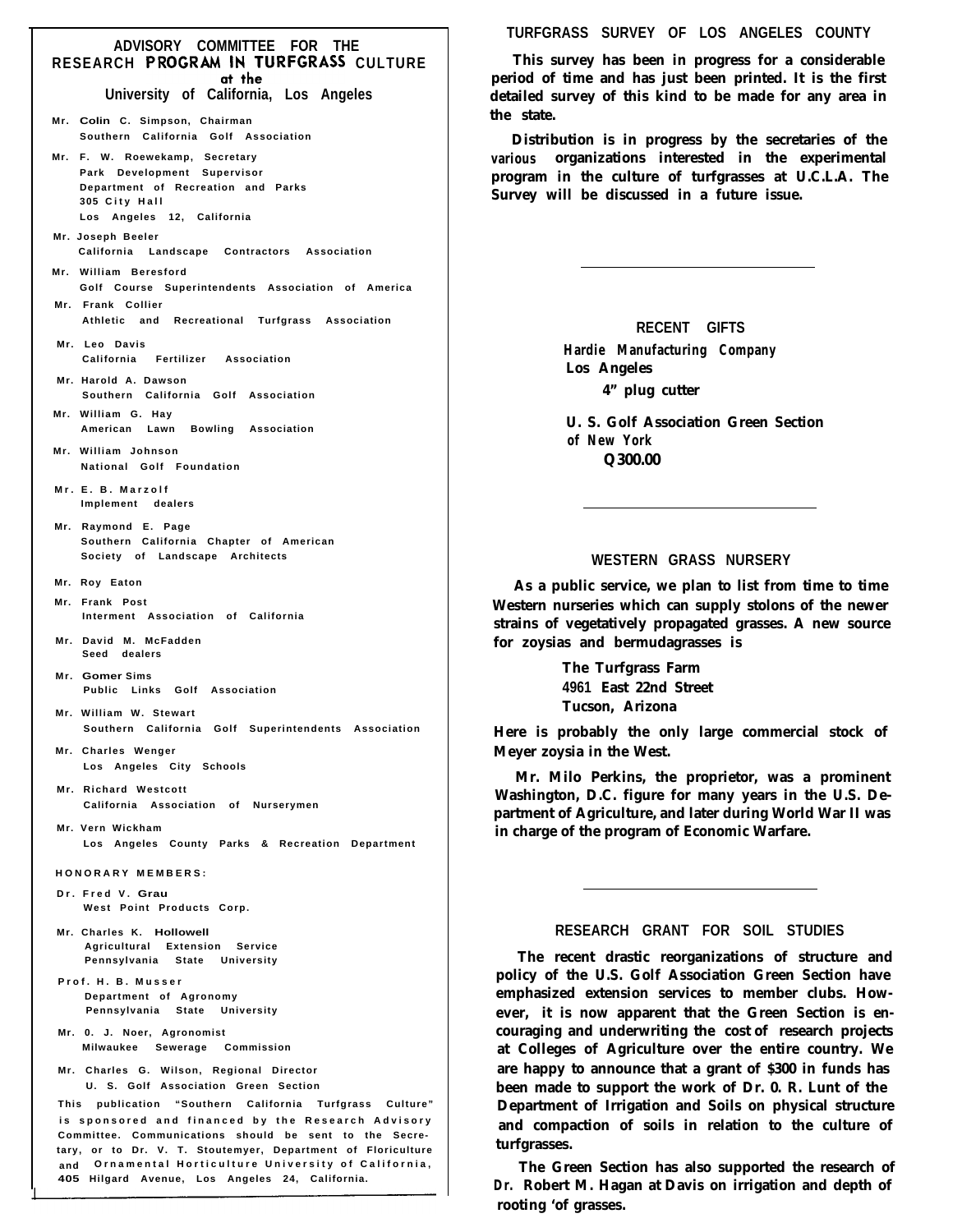### THE VERTICAL MOWING OF GRASS

**C.** *Gordon* **Wyckoff,** *Senior Laboratory Technician Department of Floriculture and Ornamental Horticulture University of California - Los Angeles*

In areas where bermudagrass is well adapted, it has long been a standard practice to remove periodically or thin out the thick mat which invariably develops on bermudagrass turf areas. This mat is a combination of living grass stolons and dead grass clippings. It builds up rapidly if the clippings are allowed to fall and if mowing is rather high.

The process of removing this mat is often called "renovation" and the machines for doing the job, "renovators." A renovator is a machine with a series of vertically revolving knives that cut and tear out the creeping stolons and lift the dead organic matter to the surface. Renovation is usually a very severe treatment of a lawn area and is done most often in the fall of the year. The knives are set deep enough to remove the dormant bermudagrass and stir up the surface of the soil to provide a shallow seedbed for reseeding with a coolseason grass. Renovation is often done in alternate years, but also annually or at irregular intervals.

More recently some manufacturers have refined the basic principles of this machine for more precise control of the action on a less severe basis. Additional knives have been added to permit a more even cutting and thinning job and the controls for setting the depth of cut have been made more flexible to enable the operator to set the machine with greater precision. Treatments may now be given without interfering with the appearance or the use of the area.

New clonal strains of bermudagrass are rapidly replacing common bermuda on highly specialized turf areas, and while they are far superior to common bermudagrass, they likewise require periodic thinning for best results. Vertical mowing in two directions has proven to be the fastest and easiest method of thinning bermudagrasses.

The development of "grain" in bentgrass putting and bowling greens is a frequent undesirable condition which vertical mowing prevents. The removal of "thatch," the surface layer of dead grass clippings, has done much to eliminate localized dry spots on all turf areas. Such areas are extremely difficult to wet once they develop, particularly if there is an appreciable slope to the ground. Aerating such areas and removal of the material preventing water penetration are the best treatments for this problem.

Vertical mowing has been promising in the control of noxious weeds. The spread of crabgrass runners can be discouraged and reseeding greatly reduced by cutting off the seedheads as they emerge from the sheath. Creeping perennial weeds are also held in check by periodic mowing with these machines. Data obtained in studies by John Gallagher, working with Professor H. B. Musser at Pennsylvania State College, will shortly be made public. Their experience indicated that the Verti-cut mower offers a practical method for the control of crabgrass in small turfgrass areas.

Another possible value of vertical mowing is in the keeping of certain combinations of warm-season and cool-season grasses in permanent satisfactory balance. An illustration of this is given by recent experiences at U.C.L.A. with the mixture of U-3 bermudagrass with Merion bluegrass. This has produced one of the finest quality lawns we have ever seen when relatively new. Unfortunately, as the'mat of stolons piled up thicker and thicker, the growth of Merion bluegrass was suppressed to a point where it was inadequate to furnish winter color.

A year ago, an area of these grasses in mixture in which the Merion bluegrass was so reduced that it was believed to have died out entirely, was given a vertical cutting and the thatch was removed. A surprising amount (over)



The Verti-cut Mower The Verti-cut Mower